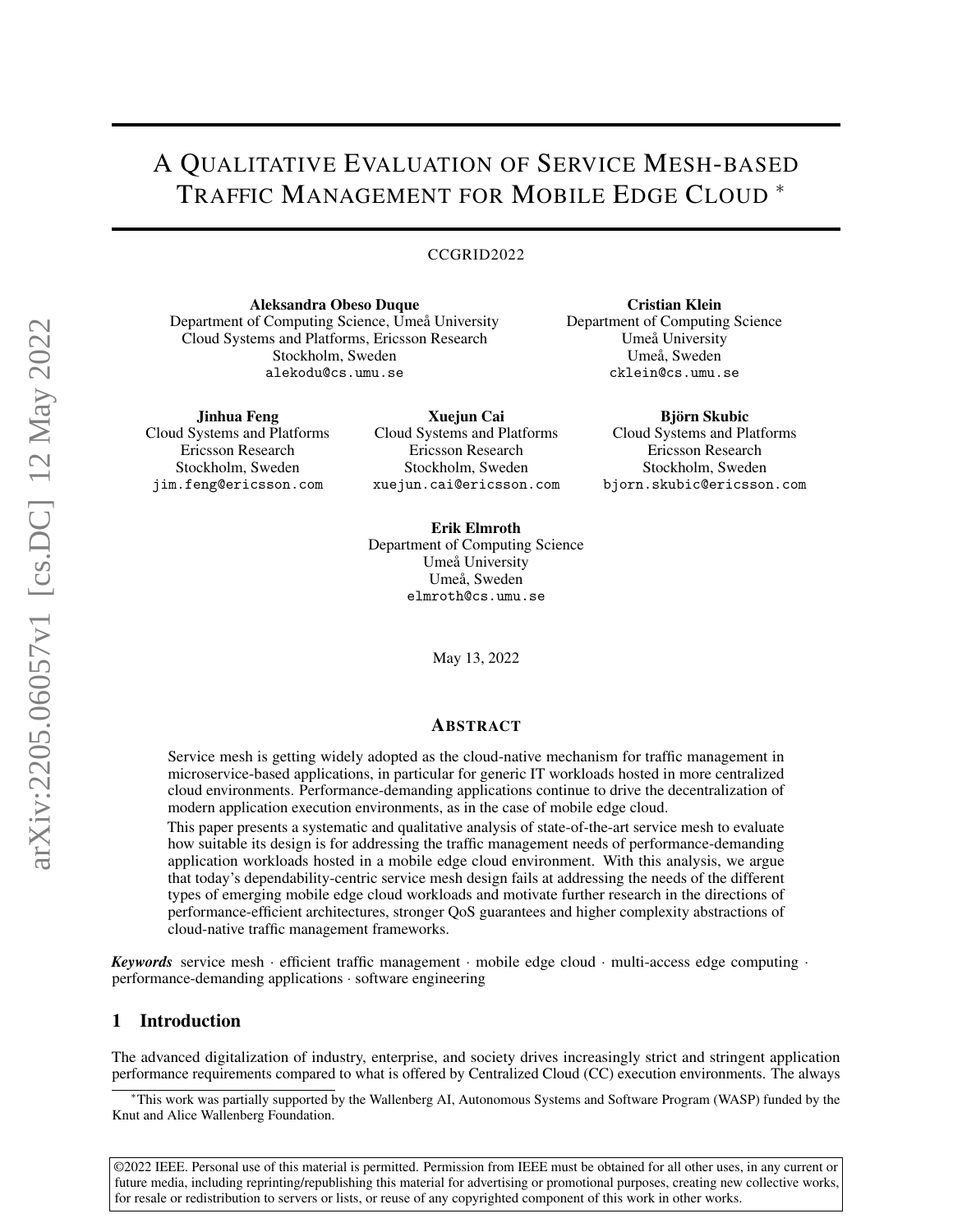demanding application performance requirements motivate the distribution and decentralization of computational resources, as in the case of Edge Cloud (EC).

EC allows applications to perform better and, at the same time, reduces network congestion compared to more CC environments. Mobile Edge Cloud (MEC), a.k.a. Multi-access Edge Computing, is a type of EC where the computing nodes are placed geographically close to Mobile Network (MN) nodes, and thus closer to mobile end-users (see Figure [1\)](#page-1-0). Hence, MEC introduces new opportunities to optimize application performance at the cost of an increasing degree of complexity.



<span id="page-1-0"></span>Figure 1: Mobile Edge Cloud architecture. The Mobile Network (MN) is composed by the Radio Access Network (RAN) and the Core Network (CN). The CN is, at the same time, composed by a Control Plane (CP) and a User Plane Function (UPF). On the other hand, the application execution environment is distributed across Centralized Cloud (CC) and Edge Cloud (EC) clusters.

Managing service-to-service communication in a microservice-based architecture is a challenging task. The microservice-based architecture has several advantages, but it also brings complexities related to the development and configuration of disaggregated application components, especially when dealing with a high number of very distributed microservices [Fahs and Pierre](#page-13-0) [\[2019\]](#page-13-0). Application-level Service Mesh (SM) is being proposed as a cloud-native approach for traffic management which is getting widely adopted as a de-facto standard. SM supports configurable traffic control, consistent traffic observability, among others. A generic SM is realized as a dedicated infrastructure layer, unifying and centralizing the management and operation of microservice communication (see Figure [2\)](#page-2-0).

However, the design of SM technology is currently oriented towards the needs of generic IT workloads, such as web-based applications, intended to be hosted in CC execution environments. These applications have relatively low performance demands when compared with emerging applications such as the ones targeting automotive, industrial control, Augmented Reality/Virtual Reality (AR/VR) and Internet of Things (IoT) use-cases; meanwhile the latter ones have strong demands in terms of latency, bandwidth and/or reliability. To know if SM can adequately be used for traffic management in MEC, there is a need to analyze in detail their current design.

The research question addressed by this paper is: *How suitable is the service mesh design for traffic management of performance-demanding applications hosted in a mobile edge cloud?* To answer this question, we perform a systematic and qualitative evaluation of state-of-the-art (SoTA) SM design for addressing the traffic management needs of performance-demanding applications running on top of MEC. We do not aim to base our analysis on a comparison across existing SM implementations, but rather on overall SoTA design features of SM.

We start by reviewing related work in this area (see Section [2\)](#page-2-1). Then, we define a set of evaluation criteria based on the characteristics and requirements from MEC and its application workloads (see Section [3\)](#page-4-0). Such evaluation criteria are contrasted with the design drivers, functional and non-functional characteristics of SoTA SM (see Section [4\)](#page-5-0). As a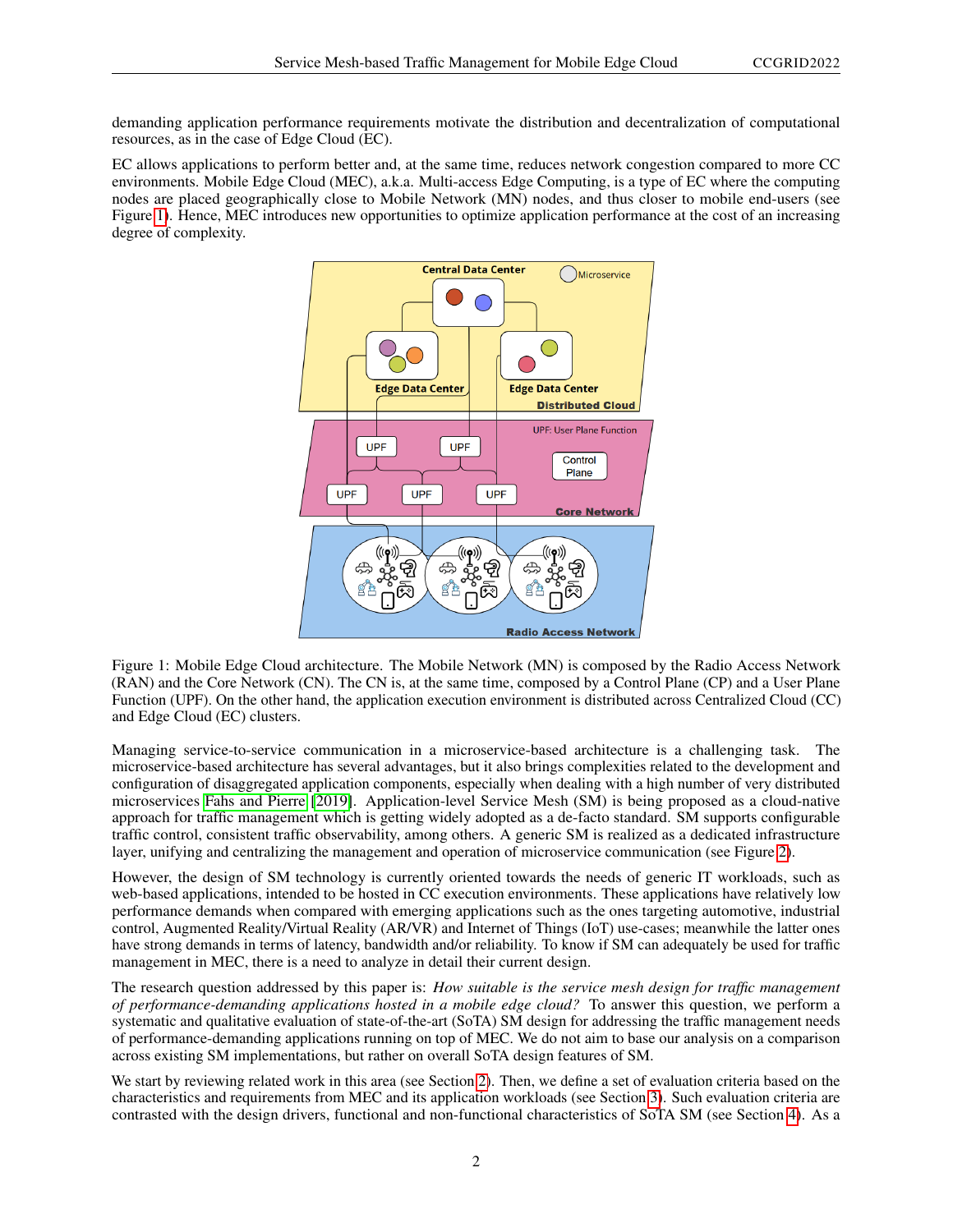

<span id="page-2-0"></span>Figure 2: General Service Mesh functionality and architecture. The Service Mesh (SM) is generally split into a Management Plane (MP), a Control Plane (CP) and a Data Plane (DP).

result of this evaluation, we identify SM strengths, limitations and trade-offs that motivate further research in the area (see Section [5\)](#page-8-0).

Our main contributions are two-folded: i. identification of strengths, limitations and tradeoffs associated with SM for MEC, and ii. identification of research challenges and opportunities related to the MEC-specialized SM we envision. With our analysis, we argue why SM fails at addressing the needs of emerging application workloads and foster further research in the areas of performant architecture, differentiated Quality of Service (QoS) assurance, and autonomy of SM. These contributions may represent critical input to standardization efforts related to cloud-native traffic management frameworks not only in the open-source community, i.e., the Service Mesh Interface (SMI)<sup>[2](#page-2-2)</sup>, but also the ones related to 3GPP standards for next-generation mobile networks, in particular, enhanced application architecture for enabling edge applications [3GPP](#page-13-1) [\[2021\]](#page-13-1).

# <span id="page-2-1"></span>2 Related Work

Around 2016, one of the first, well-known and well-adopted open-source SM implementations, Linkerd v1, was proposed. Istio and Linkerd v2 started to emerge in 2017 and 2018, respectively. Interesting to note that, at the time of writing, there are more than 20 different implementations of SM<sup>[3](#page-2-3)</sup>. Thus, the SMI initiative is aiming at standardizing the core functionalities of SM. In terms of SM management and operation, tools such as Gloo Mesh and Meshery are starting to appear.

However, most of the SM concepts and implementations are led by the open-source community. Interest from the research community started to emerge in 2017. This section presents related research work in terms of enhanced performant architecture, telco applicability and self-adaptability associated with SM, in relation to our insights discussed in Section [5.](#page-8-0)

#### 2.1 Performant Service Mesh Architecture

In terms of performance enhancement, one proxy-less approach has been proposed. Subhraveti, D., et al. propose AppSwitch, a transport layer network element for modern application architectures [Subhraveti et al.](#page-13-2) [\[2017\]](#page-13-2). AppSwitch provides common network connectivity functions such as consistent application identity, application firewall and load balancing logic [Cidon et al.](#page-13-3) [\[2017\]](#page-13-3) without adding extra cost or complexity. It is implemented as a system call trap/generation function that propagates application location information via a gossip protocol.

<span id="page-2-2"></span><sup>2</sup> https://layer5.io/projects/service-mesh-interface-conformance, The service mesh interface, accessed 2021-10-04

<span id="page-2-3"></span><sup>3</sup> https://layer5.io/service-mesh-landscape, The SM landscape: Comparison of service mesh strengths, accessed 2021-10-04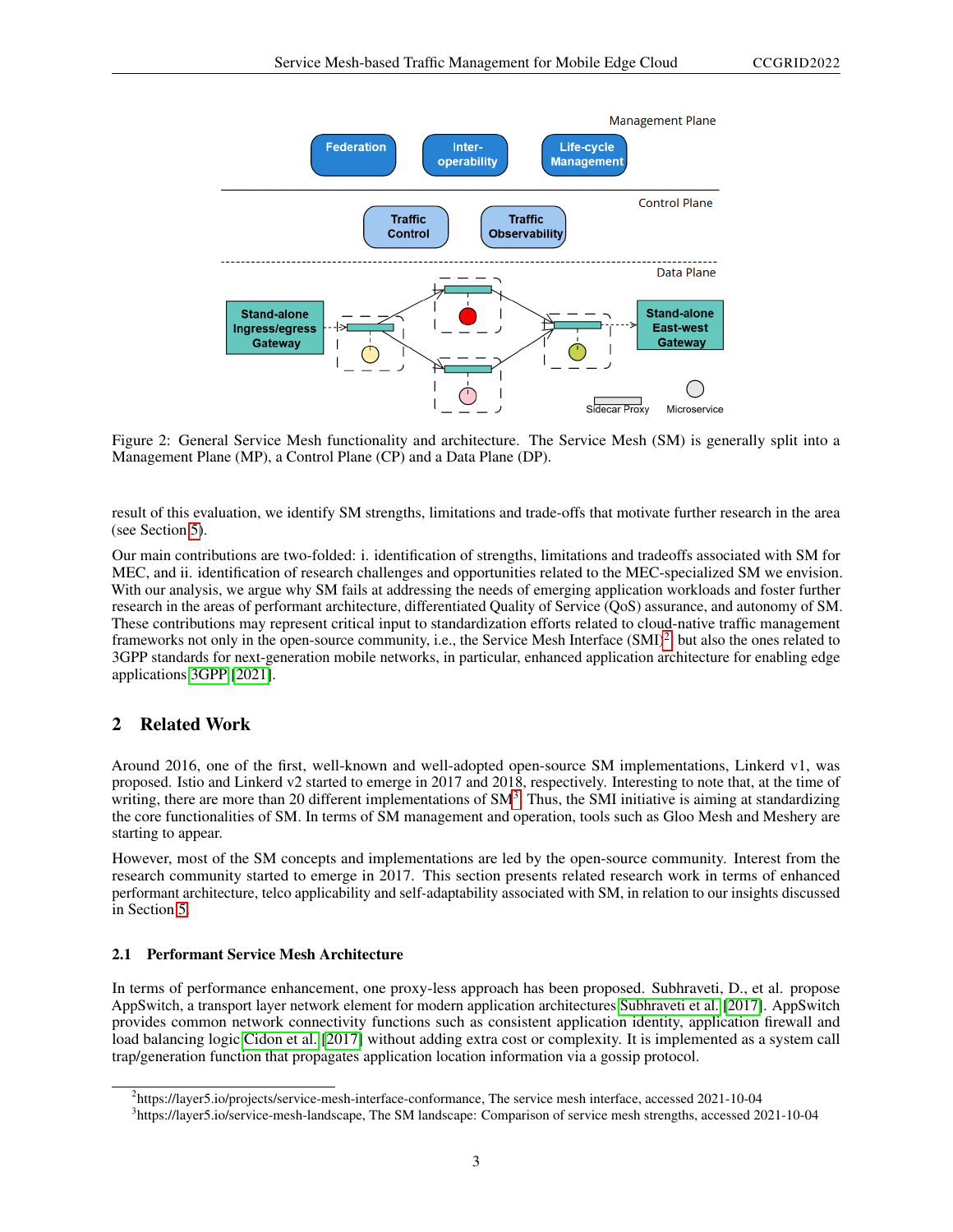#### 2.2 Service Mesh for Telco Domain

Initial efforts are also identified in terms of SM for telco use-cases. For example, Dobaj, J., et al. identify and summarize relevant challenges regarding dependable network design for mission-critical systems, i.e., the need of ensuring dependable system and service connectivity, highly dynamic and flexible connectivity, and holistic and system-wide design approaches to support system interoperability [Dobaj et al.](#page-13-4) [\[2019\]](#page-13-4). The authors evaluate three networking patterns: the physical mesh pattern, the logic mesh pattern and the SM pattern for microservice-based applications.

Furthermore, Li, W., et al. explore the challenges, SoTA and future research opportunities of SM [Li et al.](#page-14-0) [\[2019\]](#page-14-0). This survey paper revises SM concepts and implementations highlighting opportunities for future research in the area, in particular, the need for further exploration of SM applicability into edge computing environments.

On the other hand, Antichi, G. and Rétvári, G. explore the idea of a full-stack Software-defined Networking (SDN) framework in relation to SM [Antichi and Rétvári](#page-14-1) [\[2020\]](#page-14-1). They highlight the need for substantial research in the area, in terms of performant and adaptable architectures and identify high-level SM limitations such as lack of support for carrier-grade performance, QoS assurance and compliance with telco standards and protocols.

# 2.3 Self-adaptability of Service Mesh

In terms of generic self-adaptation support in SM, initial efforts are seen in the research community. For example, Mendonça, N., et al. study the lack of adoption of existing self-adaptation frameworks in the industry community [Mendonça et al.](#page-14-2) [\[2018\]](#page-14-2). The paper presents a survey and evaluation of existing solutions in terms of generality vs. reusability and identify multiple self-adaptation patterns, i.e., system-level, infrastructure-level and cross-layer patterns. Furthermore, the authors identify SM as a promising uniform architectural style to handle life cycle of self-adaptive distributed applications.

Saleh Sedghpour, M. R., et al. study and enhance the circuit breaking capability of existing SM [Sedghpour et al.](#page-14-3) [\[2021\]](#page-14-3). They argue that existing SM lacks adaptable circuit breaking actuation logic. To tackle this problem, they propose an adaptive controller that avoids overload, mitigates failures, and keeps tail response time below an specified threshold, while keeping throughput at a maximum. To do so, this controller dynamically adjusts circuit breaking queue length thresholds. The proposed adaptive controller can be easily configured to optimize the tradeoff between response time and throughput in a customized way.

Kosińska, J. and Zieliński, K. evaluate how important autonomous performance management is for addressing the highly dynamic requirements characteristic of a cloud-native execution environment Kosińska and Zieliński [\[2020\]](#page-14-4). The paper addresses the design and evaluation of a technology-agnostic framework for autonomic management of cloud-native applications, which allows dynamic and on-the-fly reconfiguration. They also compare the proposed framework vs. SM from a design standpoint and identify SM limitations in terms of observability, communication patterns and automated control.

Furthermore, Larsson, L., et al. enhance the resiliency capability of SM-based architectures by adding an adaptive and application-agnostic inter-service response caching mechanism [Larsson et al.](#page-14-5) [\[2021\]](#page-14-5). Their proposal is implemented as gRPC interceptors taking care of estimating response longevity and caching. With this enhanced mechanism, they achieve 40% traffic reduction and successful caching for about 80% responses.

On the other hand, Mendonça, N. C., et al. investigate cloud-native self-adaptive SM frameworks by revisiting the history of architectural connectors. These connectors are classified into five different generations, where the fifth one corresponds to the fully-fledged service communication platform, i.e., SM [Mendonça and Aderaldo](#page-14-6) [\[2021\]](#page-14-6). The authors argue that none of these generations provide direct support for changing connector's behavior at runtime. They envision software connectors supporting self-adaptation capabilities and allowing operators to customize the logic based on application constraints. They are, at the time of writing, building a prototype of a self-adaptive SM called KubowMesh.

In contrast to the prior knowledge presented in this section, our work focuses on a more thorough evaluation of today's SM design for the specific context of MEC and its different types of workloads, based on its design drivers, and functional and non-functional characteristics. As a result of our work, we identify additional challenges and devise future research directions in this area; especially, for differentiated QoS support as a new feature of a MEC-specialized SM.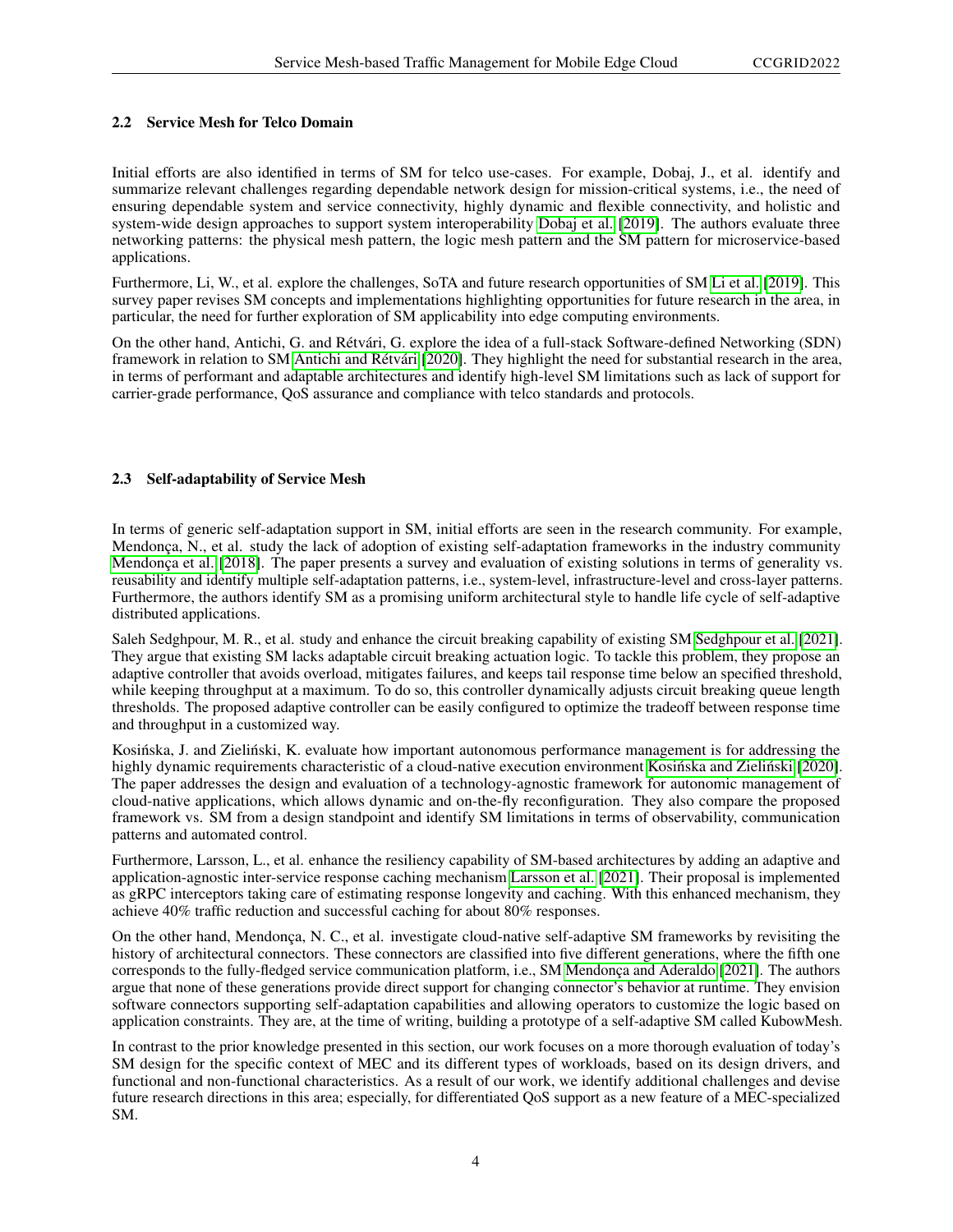# <span id="page-4-0"></span>3 Evaluation Criteria from MEC and its Workloads

In the following subsections, we identify and analyze characteristics and requirements from MEC infrastructure and its different types of application workloads, as the criteria we use in Section [5](#page-8-0) for evaluating SoTA SM. The identified characteristics and requirements are used to build profile models for MEC workloads and infrastructure, which are respectively depicted in figures [3](#page-5-1) and [4.](#page-6-0) These diagrams are inspired by SysML requirement diagrams<sup>[4](#page-4-1)</sup>, a general-purpose architecture modeling language for software requirement engineering.

To build the model depicted in Figure [3,](#page-5-1) we categorize application workloads into three different types of profiles based on their performance requirements: Mission-critical Applications, Bandwidth-demanding Applications and Latency-sensitive Applications. For each of these profiles we identify performance constraints and their associated requirements. Note that we mainly focus on third-party applications that would most likely be provided by non-telco enterprises, i.e., we do not focus on the considerations from cloud-native network functions as such. To build the MEC Infrastructure profile depicted in Figure [4,](#page-6-0) we identify MEC design constraints, design problems and their implicated requirements.

#### 3.1 Mission-critical Applications

Mission-critical applications perform essential operations for their users and may have extremely high-cost or irreparable losses in case of failure, therefore they have high demands in terms of reliability. In general, users expect to have a high degree of dependability on such applications; thus, there is very low or zero tolerance against application errors or downtime. To deal with such requirements, the applications and the underlying system need to support very high availability, reliability and resiliency/survivability which may be, e.g., achieved based on redundancy and replication strategies (see Figure [3\)](#page-5-1). Examples of such applications are remote operation and control of transport systems.

#### 3.2 Bandwidth-demanding Applications

Bandwidth-demanding applications require the network to transfer high volume of data at very high rates. To achieve those demands, network links need to have enough capacity and advanced mechanisms for traffic management especially when such links are shared with other application loads. An important and complex aspect of this type of applications is the dynamicity of the bandwidth consumption imposed by variable traffic loads and even more, the case of bursty load in which the bandwidth demand is instantaneously spiked up leading to resource starvation (see Figure [3\)](#page-5-1). Examples of such applications are data collection and processing from IoT sensors.

# 3.3 Latency-sensitive Applications

Latency-sensitive applications require very low delays since they have very low time frames in which responses are expected. In general, they require high application responsiveness. The end-to-end time constraint can be defined in units of milliseconds or even hundreds of microseconds. To deliver such high responsiveness, these applications need to be supported by real-time software and networks. A key aspect to be supported is reliable/bounded latency; in such case it is important to reduce or eliminate jitter (see Figure [3\)](#page-5-1). Examples of such applications are cloud gaming, AR/VR and industrial remote control.

# 3.4 Mobile Edge Cloud Infrastructure

Highly distributed cloud offers several advantages in terms of e.g., augmented overall computational capacity for large-scale application deployments and geographical redundancy for diverse failover scenarios. When compared to CC, the individual EC sites can also be considered more resource-constrained. Furthermore, EC presents higher resource and performance heterogeneity.

MEC nodes are located in proximity with access network nodes, and thus end-users; this translates into lower transport delays and less network congestion. Distributed cloud allows applications to perform better. MEC can host performance-demanding workloads from third-party application developers or content providers, but can also host Cloud-native Network Functions (CNF) from network providers/operators. To provide optimized QoS, the MN implements differentiated QoS assurance mechanisms based on, e.g., traffic flows, network slicing and Service Function Chaining (SFC) for optimized traffic steering.

However, to provide enhanced end-to-end performance guarantees, it is not enough to merely deploy EC data centers geographically closer to the MN's points of presence. It is also required to have tight integration, awareness, alignment

<span id="page-4-1"></span><sup>4</sup> https://sysml.org/sysml-faq/what-is-requirement-diagram.html, What is a SysML Requirement diagram?, accessed 2021-10-12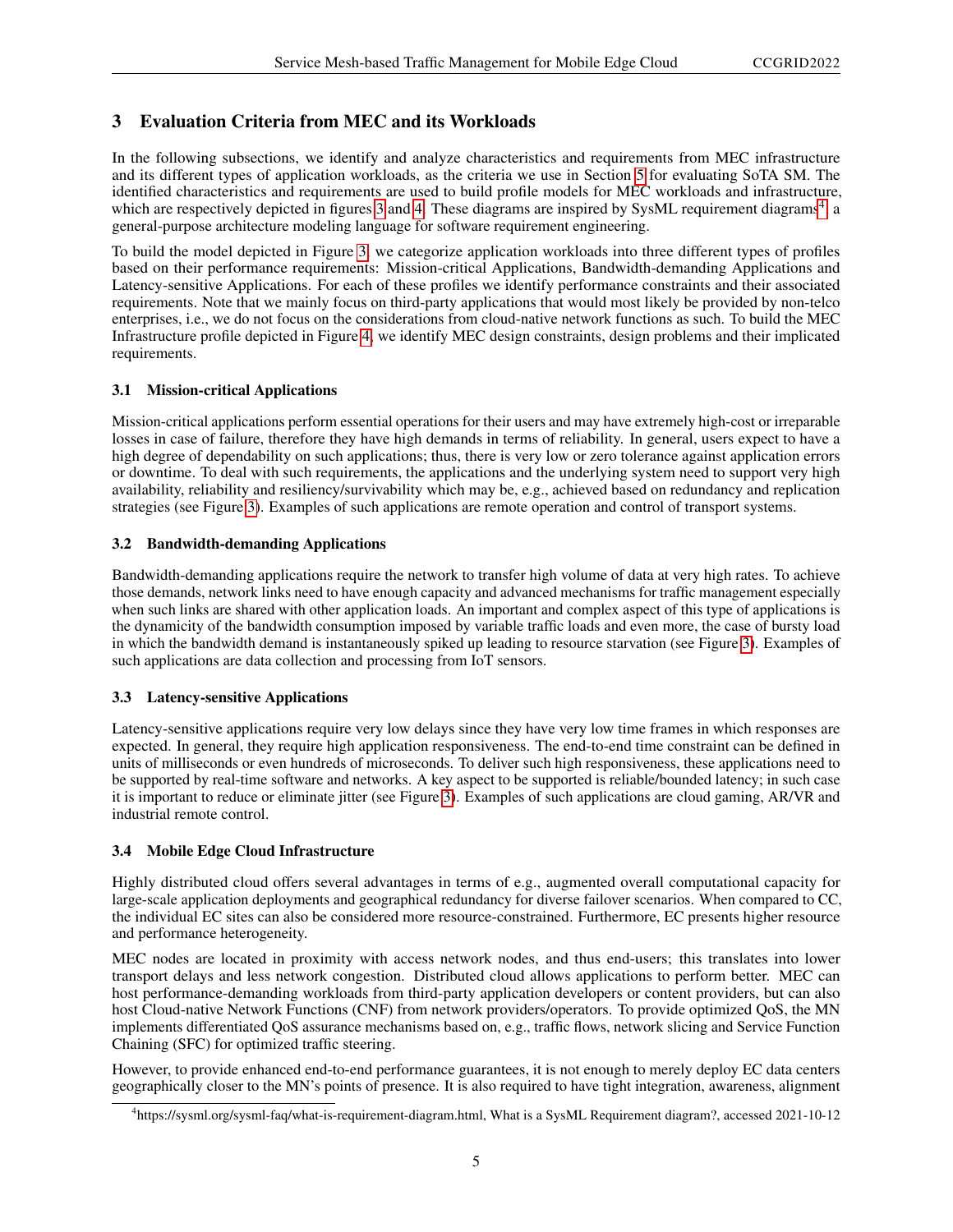

<span id="page-5-1"></span>Figure 3: Evaluation Criteria: Characteristics and requirements of different types of performance-demanding applications.

and coordination between both technology domains, the MN and the EC. Performance-demanding applications impose the need for more holistic traffic management approaches, with federation and interoperability considerations.

On the other hand, MN traffic can be considered highly diverse and highly dynamic, not only in terms of the traffic load itself but also due to the need of providing mobility support. Mobile end-users expect to have seamless, uninterrupted, non-degraded Quality of Experience (QoE), even upon mobility events. Figure [4](#page-6-0) summarizes MEC's characteristics and requirements.

# <span id="page-5-0"></span>4 Service Mesh Characteristics and Design Drivers

In this section, we identify functional and non-functional characteristics of SoTA SM and its associated design drivers which we use to build the block diagrams depicted in figures [5](#page-7-0) and [6.](#page-8-1) In Section [5,](#page-8-0) these design characteristics are evaluated based on the criteria identified in Section [3.](#page-4-0)

To build the functional diagram depicted in Figure [5,](#page-7-0) we categorize collected design features into conditions/options of control, actuation mechanisms and observability mechanisms. In the case of the diagram depicted in Figure [6,](#page-8-1) we identify non-functional characteristics and for each of them we specify the mean or mechanism on which such characteristic relies on. We also identify design drivers and their associated use-cases.

Note that we do not perform a comparison across existing SM implementations; we rather collect, to the best of our knowledge, the full set of features of SoTA SM design. To a great extent, our analysis is based on features from Istio since it is one of the most well-adopted, mature and feature-full implementations of SM, in particular due to its support for multi-cluster, multi-network deployment models needed in the MEC context. However, we also consider features from other well-adopted SM implementations such as Linkerd, Consul and Kuma plus additional features that are not currently supported by such implementations, i.e., the ones proposed by the research community.

# 4.1 Functional Characteristics

In terms of traffic management, SM provides a set of functional features related to traffic control and observability. For actuation mechanisms, SM supports functionalities such as traffic routing, traffic mirroring, traffic splitting, load balancing, rate limiting, circuit breaking, retries and inter-service response caching (see Figure [5\)](#page-7-0). For observability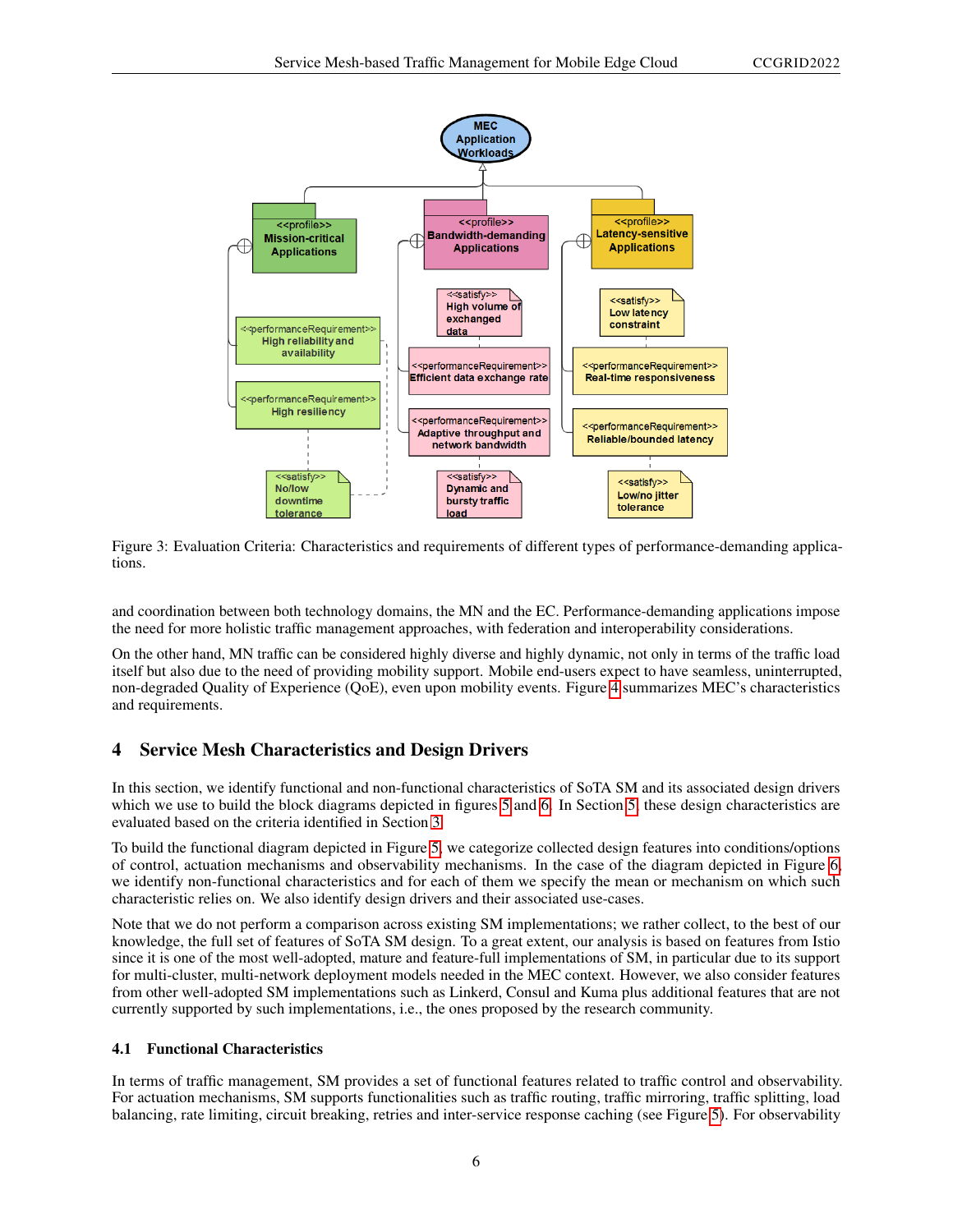

<span id="page-6-0"></span>Figure 4: Evaluation Criteria: Characteristics and requirements of Mobile Edge Cloud infrastructure.

mechanisms, SM offers functionalities such as traffic performance monitoring, distributed request tracing, endpoint health checks and outlier detection (see Figure [5\)](#page-7-0).

As condition/options of control, SM supports timeouts and failover/fallback options for circuit breaking. Traffic policies can be specified and enforced in a hop-by-hop basis, either by considering request origin information or destination information (see Figure [5\)](#page-7-0). For origin-oriented conditions, Istio for example supports options such as origin service labels, origin namespace, session information and request parameters or headers. For destination-oriented conditions, Istio supports options such as destination service labels, destination namespace, request endpoint and request port.

# 4.2 Design Drivers and Non-functional Characteristics

SM enables the reduction of duplicated code implementing common logic for traffic management based on the sidecar proxy pattern. The sidecar proxy pattern allows traffic management to be application agnostic, i.e., agnostic to the language in which the application is developed and, to some extent, the logic of the application itself. In contrast, a proxy-less approach for SM is proposed in [Subhraveti et al.](#page-13-2) [\[2017\]](#page-13-2). For cloud-native applications built on the microservice-based architecture, a SM provides a way to compose a large number of discrete services into a centrally managed application. SM constitutes a highly manageable infrastructure layer enabling service-to-service communication, a relevant aspect of network softwarization.

One of the main design drivers of well-adopted SM implementations is related to DevOps practices. SM allows the decoupling of concerns between the application developer and the application operator. In this way, the configuration and maintenance of the service-to-service communication is not tied to the application code itself. Furthermore, SM supports more advanced functionality for Continuous Integration - Continuous Delivery/Deployment (CI/CD) such as A/B testing, blue/green and canary deployments.

In terms of traffic control and observability, SM supports flexible configurability thanks to the fine granularity levels that are supported in the definition of policy-based control conditions and actions. Policies are defined by following the so-called match-action abstraction, in which once a condition of control is met, a pre-defined action is matched and applied. More than just a cloud-native architectural pattern for traffic management, SM provides platform-level abstractions for easing and unifying traffic management of microservice-based applications.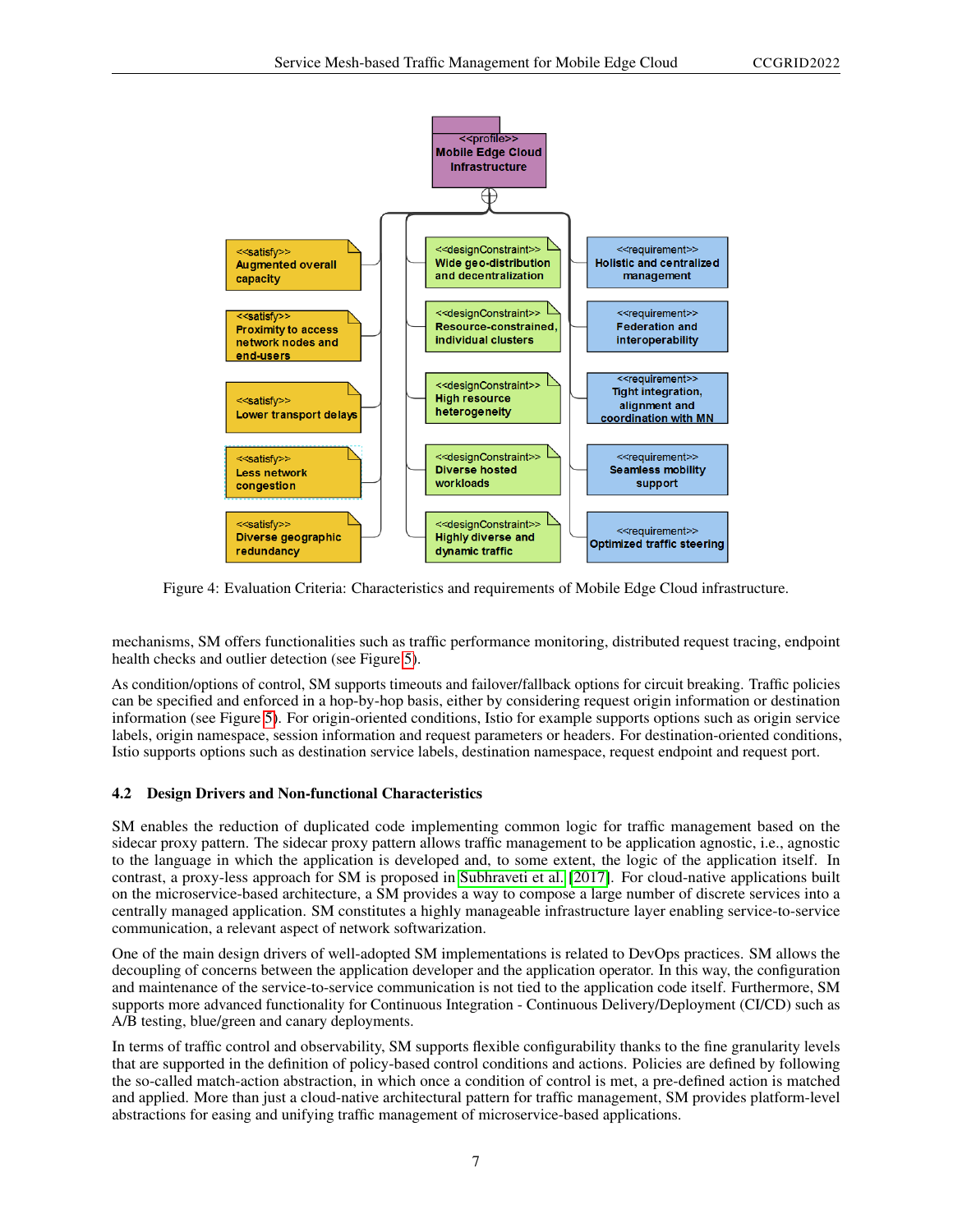

<span id="page-7-0"></span>Figure 5: Functional characteristics of SoTA Service Mesh. Actuators in yellow and red are basic traffic control mechanisms, the ones in purple are related to reliability concerns, and the ones in green are related to bandwidth concerns.

Moving into more architectural matters, SM management, control and enforcement logics are decoupled into a Management Plane (MP), a Control Plane (CP) and a Data Plane (DP), respectively (see Figure [2\)](#page-2-0). The MP, a.k.a. operational plane, is in charge of managing multiple SMs in a federated way. The MP can provide functionalities such as unified configuration and observability; discovery, interoperability and federation of multiple and heterogeneous SMs; and lifecycle management for SM and its applications, all under a single API.

The CP manages and configures the different components of the DP. It allows validation, ingestion, processing and distribution of configuration policies. It also monitors policy updates and propagates them to the DP components during runtime. The DP is usually composed by a set of lightweight proxies that are automatically injected and deployed along microservice instances, i.e., the sidecar proxy pattern. In more distributed deployment models, ingress, egress and/or east-west gateways are also part of the DP. DP components mediate communication on behalf of microservices and perform enforcement of traffic policies.

Actuation logic is generally applied in an on/off basis. Recent research proposals study softer/smoother actuation mechanisms [Sedghpour et al.](#page-14-3) [\[2021\]](#page-14-3). In terms of communication protocol support, SM implementations have limited support for Layer 4 / Layer 7 (L4/L7) communication protocols, i.e., L4 TCP, and L7 HTTP and gRPC.

As for network virtualization and abstraction matters, SM rely on the concept of network overlays such as the Container Network Interface (CNI). Furthermore, due to the sidecar proxy pattern, the traffic control and observability logic is run as a coupled process in user-space.

In terms of extensibility, Envoy-based DP components support WebAssembly (WASM) based extensions allowing flexible programmability of the proxy logic. On the other hand, many of the observability features of SM are based on external addons that can easily be inserted or removed.

In terms of deployment flexibility, Istio is one of the more mature implementations since it considers different dimensions related to various deployment models<sup>[5](#page-7-1)</sup>: i. the cluster, ii. the network, iii. the CP, iv. the SM and v. the tenancy dimensions. Figure [6](#page-8-1) summarizes SM's design drivers and non-functional characteristics.

<span id="page-7-1"></span><sup>5</sup> https://istio.io/latest/docs/ops/deployment/deployment-models/, Istio: Deployment Models, accessed 2021-10-20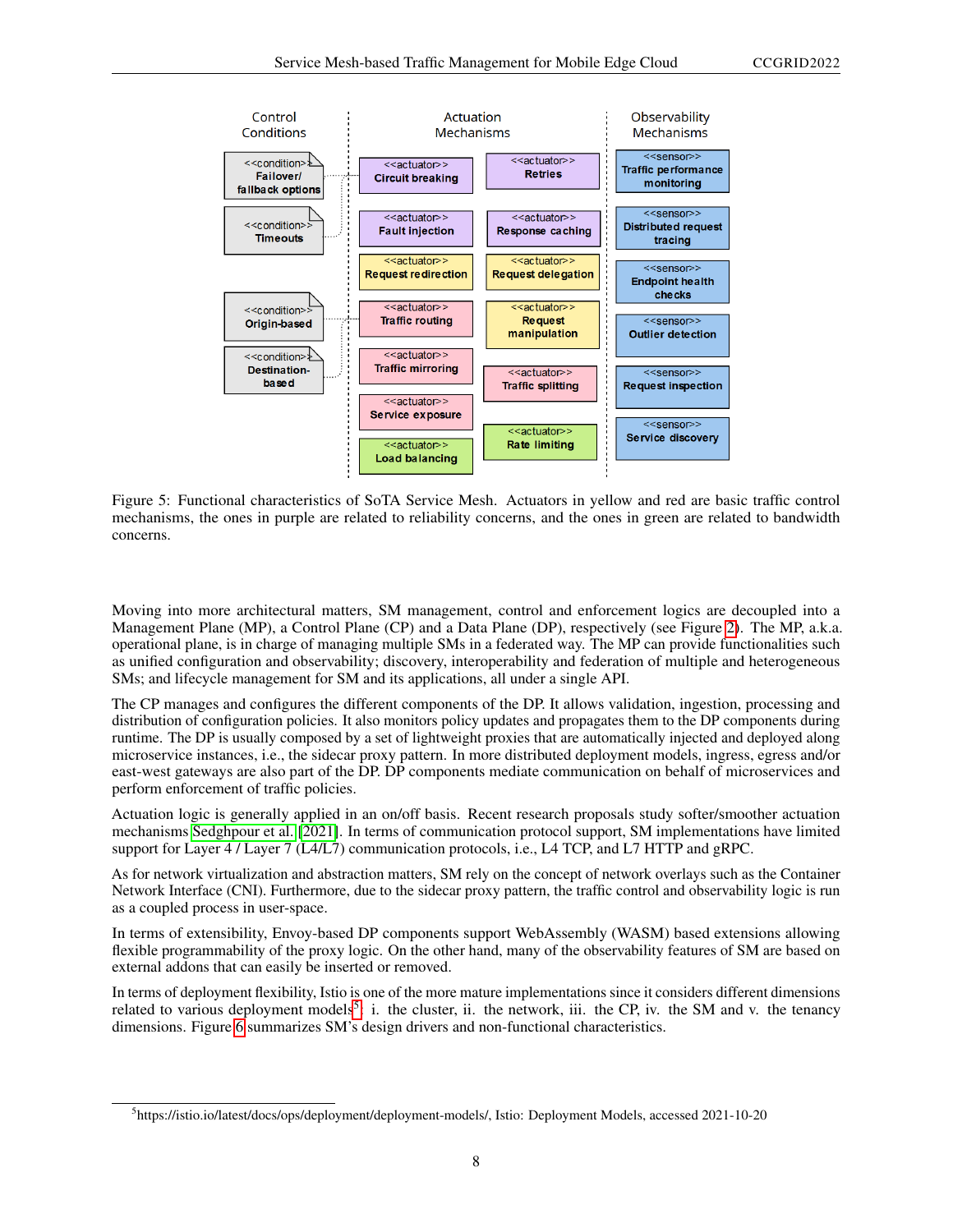

<span id="page-8-1"></span>Figure 6: Design drivers and non-functional characteristics of SoTA Service Mesh

# <span id="page-8-0"></span>5 Qualitative Evaluation of Service Mesh-based Traffic Management

This section discusses the main results of the systematic and qualitative analysis we performed by comparing the evaluation criteria from MEC and its workloads presented in Section [3](#page-4-0) vs. the characteristics and design drivers of SoTA SM presented in Section [4.](#page-5-0) This section also highlights limitations, tradeoffs and future research directions for the MEC-specialized SM we envision.

#### 5.1 Efficient Service Mesh Architecture

Performance-demanding application workloads, in particular latency-sensitive applications, require the traffic management logic to be designed with minimum latency overhead. Similarly, resource-constrained individual edge clusters require minimum resource consumption. There are several aspects from the non-functional characteristics of SM that represent evident performance and resource costs.

Service mesh interface As we mentioned before, the SMI initiative aims at providing a minimum set of core features targeting today's SM use-cases in the context of generic IT application workloads running in more CC environments. In this sense, this initiative aims at providing a standard interface towards external cloud-native technologies, e.g., Kubernetes, to interact with different implementations of SM and to support federation across SM instances.

Nevertheless, current SM design lacks holistic or system-wide considerations related to the different domains and dimensions part of MEC; in particular, the design and standardization of a proper interface towards the MN to adequately implement functionalities such as end-to-end seamless mobility support or MN-aligned QoS assurance. To the best of our knowledge, we are the first ones to highlight this SM challenge.

Communication patterns and protocols SM is mainly oriented towards the fourth generation of application connectors [Mendonça and Aderaldo](#page-14-6) [\[2021\]](#page-14-6), in which application components mainly communicate via RESTful APIs.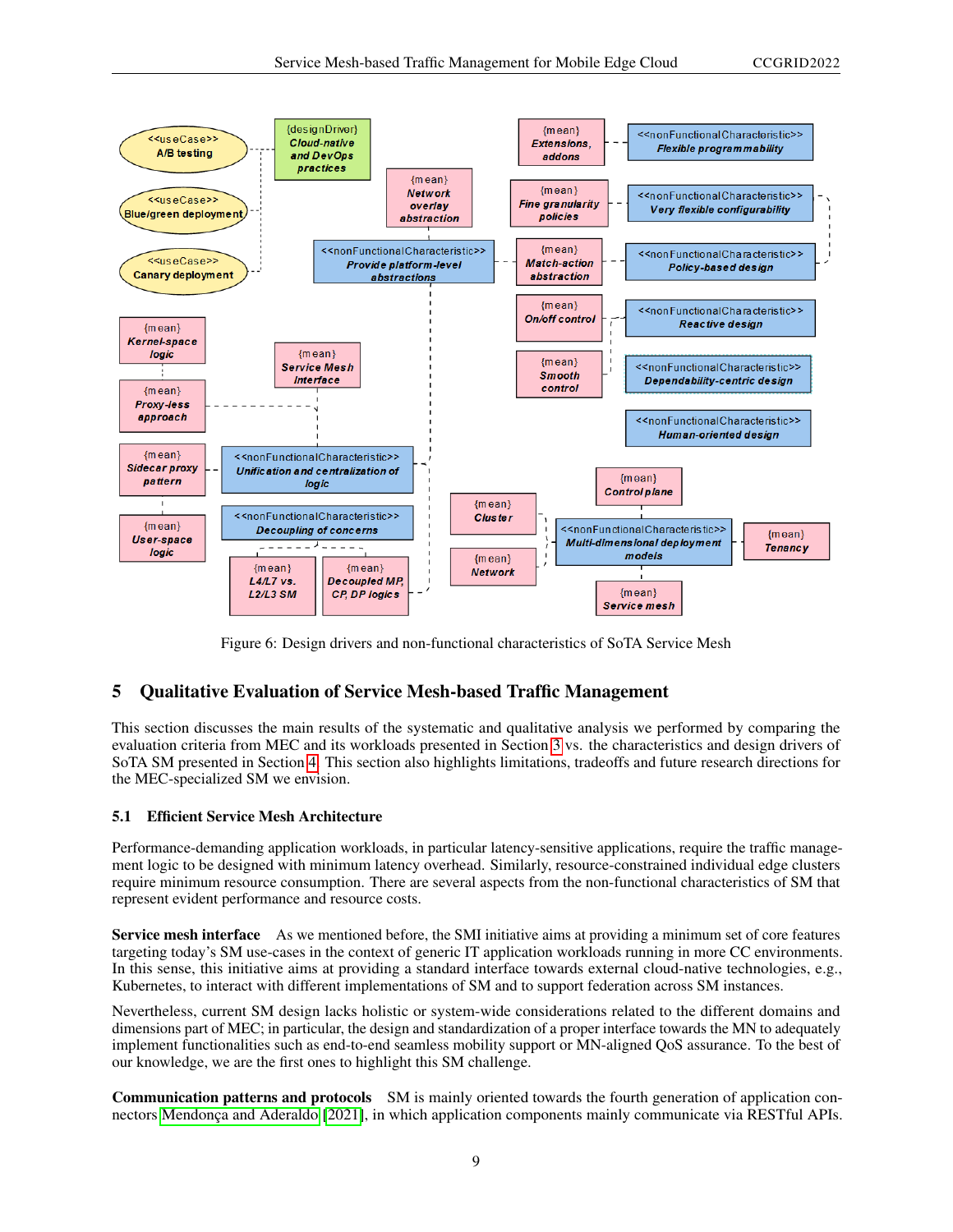The vast majority of generic IT application workloads today follow such communication pattern. However, this aspect represents a limitation in terms of supported communication patterns, which is also recognized by Kosińska, J. et al. Kosińska and Zieliński [\[2020\]](#page-14-4). Emerging application workloads may require more performant communication patterns such as the delayered approaches that work at the system call level.

SM supports connection-oriented and reliable protocols such as HTTP and TCP which are more appropriate for generic IT applications. This is due to the fact that traditional IT application workloads are mainly characterized by their reliability requirements. However, such protocols may not be adequate for latency-sensitive applications since they may suffer delay-causing issues such as Head-of-Line (HOL) blocking. Protocols with lower transport delays such as QUIC, UDP and RTP are preferred by latency-sensitive applications. Antichi, G., et al. also acknowledge this limitation [Antichi and Rétvári](#page-14-1) [\[2020\]](#page-14-1).

Decoupled/split logic There are intrinsic mechanisms part of the SM design intended to provide abstractions from the underlying system complexities. One of them is the decoupling of the traffic management into a MP, a CP and a DP, which is in part driven by the need of separation of concerns. Another related aspect is the fragmentation of SMs into L4/L7 class and L2/L3 class. On the other hand, SM relies on cloud-native network overlays. Such divideand-conquer approaches have implications in terms of variable performance overheads that may not be appropriate for performance-demanding workloads; this issue is also identified by Antichi, G, et al. [Antichi and Rétvári](#page-14-1) [\[2020\]](#page-14-1).

Sidecar proxy pattern The sidecar proxy pattern is widely adopted by SM to provide unified control and observability logic with very fine granularity. However, this approach has been criticized due to the implicated latency overhead that is present especially for traffic exchange across co-located microservice instances. The sidecar proxy pattern also brings performance overheads due to context switching between user-space and kernel-space. Antichi, G., et al. also recognize this challenge [Antichi and Rétvári](#page-14-1) [\[2020\]](#page-14-1). The added delays are exacerbated for longer and more complex microservice chains characteristic of MEC workloads.

The sidecar proxy pattern also incurs resource consumption overhead due to the fact that the traffic management logic is replicated at a per- microservice instance level. Such extra resource consumption may not be appropriate for edge clusters due to their resource constraints. As pointed out by Dobaj, J., et al. [Dobaj et al.](#page-13-4) [\[2019\]](#page-13-4), both latency and resource overheads represent inherent scalability concerns associated with the SM architecture.

Furthermore, the fact that proxies are injected per- microservice instance creates dependencies between the sidecar proxies and the application in terms of life cycle management, which may not be appropriate for highly dynamic management of traffic and SM infrastructure due to its limited flexibility.

On the other hand, since proxies implement both the actuation and instrumentation logic, this may represent a nondesired coupling between traffic control and observability, especially for automated traffic control, since such logics may have bi-directional performance implications.

The level of granularity required for traffic management of performance-demanding applications may not need to be the same than the one for generic IT applications. Especially, due to a tradeoff between the very fine granularity supported by SM for traffic control and observability vs. the incurred latency overhead of the sidecar proxies allowing such granularity levels.

In the case of Istio version 1.11.4, every couple of proxies adds about 2.65 ms to the 90th percentile latency. In the DP, an Envoy proxy uses 0.35 vCPU and 40 MB memory for 1000 req/s. In the CP, Istiod (Istio's daemon consolidating control plane functionality into a single binary) uses 1 vCPU and 1.5 GB of memory<sup>[6](#page-9-0)</sup>.

Linkerd's own implementation of proxies, a Rust-based micro-proxy, is designed by considering performance requirements, thus service-to-service communication takes less than 1/5th the maximum extra latency taken by Istio while consuming 1/9th the memory and 1/8th the CPU when compared to Istio's DP<sup>[7](#page-9-1)</sup>.

AppSwitch has been used as an Istio plugin to test performance enhancements. Results indicate an enhancement of over 1[8](#page-9-2) times in the 50th percentile latency compared to vanilla Istio<sup>8</sup>. A similar proxy-less approach is recently starting to get adopted by Cilium[9](#page-9-3) based on eBPF, a kernel technology supporting custom programs to be run in kernel-space. However, the aforementioned performance metrics for Istio, Linkerd and AppSwitch are not comparable since they

<span id="page-9-1"></span><span id="page-9-0"></span><sup>6</sup> https://istio.io/latest/docs/ops/deployment/performance-and-scalability/, Istio Performance and Scalability, accessed 2021-11-28 7 https://linkerd.io/2021/05/27/linkerd-vs-istio-benchmarks/, Benchmarking Linkerd and Istio, accessed 2021-11-04

<span id="page-9-2"></span><sup>&</sup>lt;sup>8</sup>https://istio.io/latest/blog/2018/delayering-istio/, Delayering Istio with AppSwitch: Automatic application onboarding and latency optimizations using AppSwitch, accessed 2021-11-01

<span id="page-9-3"></span><sup>9</sup> https://isovalent.com/blog/post/2021-12-08-ebpf-servicemesh, How eBPF will solve Service Mesh - Goodbye Sidecars, accessed 2021-12-10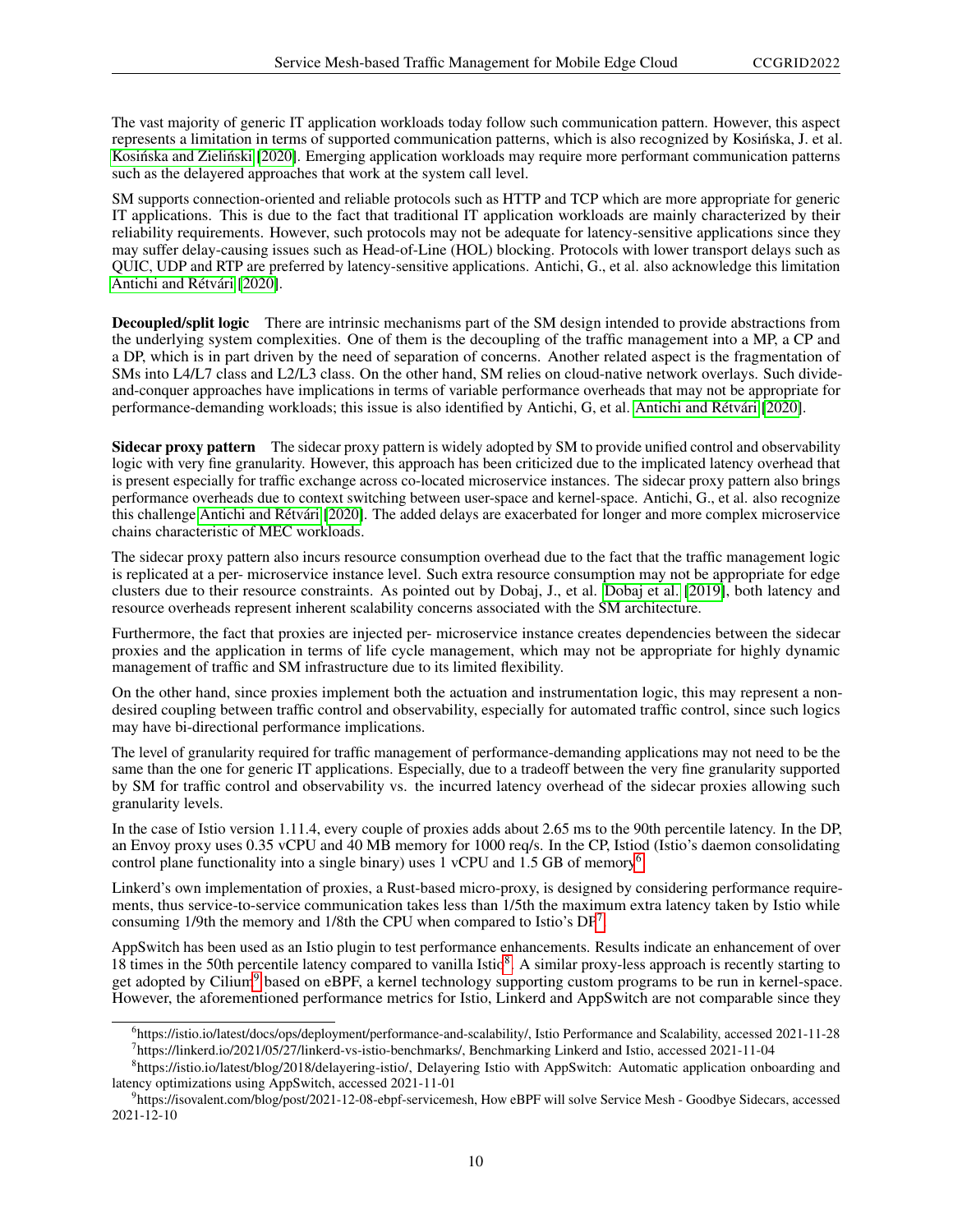are not performed under the same conditions nor consider conditions characteristic of MEC setups. Nonetheless, performance enhancements from the kernel-space approaches need to be carefully evaluated in large-scale and highly distributed environments.

Table [1](#page-10-0) summarizes all of these challenges. To the best of our knowledge, we are the first ones to highlight the challenges in the table that do not have associated any reference.

| <b>Functional/</b><br>Non- |                                                                   |
|----------------------------|-------------------------------------------------------------------|
| functional Charac-         | <b>Limitations</b>                                                |
| teristic                   |                                                                   |
| Service mesh inter-        | Lack of holistic interface design for end-to-end integration      |
| face                       | between the MN and the EC domains                                 |
|                            | Limited communication pattern support; mainly for the             |
| Communication              | 4 <sup>th</sup> generation of application connectors Kosińska and |
| patterns and protocols     | Zieliński [2020]                                                  |
|                            | Lack of support for faster/telco-grade communication pro-         |
|                            | tocols and standards Antichi and Rétvári [2020]                   |
|                            | Decoupled MP, CP and DP logic may introduce perfor-               |
|                            | mance overheads due to the need of network-based com-             |
| Decoupled/split logic      | munication across planes                                          |
|                            | L2/L3 SM and L4/L7 SM represent a split approach of the           |
|                            | communication stack which may introduce performance               |
|                            | overheads Antichi and Rétvári [2020]                              |
|                            | Network overlay may introduce performance issues with             |
|                            | variable delay overheads                                          |
|                            | Limited scalability and resource overhead due to repli-           |
|                            | cated proxy logic per- microservice instance Dobaj et al.         |
|                            | [2019]                                                            |
| Sidecar proxy pattern      | Per-hop latency overhead even for communication across            |
|                            | co-located microservice instances Antichi and Rétvári             |
|                            | [2020]                                                            |
|                            | Context-switching overhead since sidecar proxy logic is           |
|                            | run in user-space Antichi and Rétvári [2020]                      |
|                            | Latency and resource overhead due to inadequate granu-            |
|                            | larity level in control and observability logics                  |
|                            | Dependent and inflexible life-cycle management of prox-           |
|                            | ies and microservice instances                                    |
|                            | Performance coupling between observability and actuation          |
|                            | logics since both are implemented in a common sidecar             |
|                            | proxy                                                             |
|                            | Lack of quantification of performance costs associated            |
|                            | with sidecar vs. sidecar-less approaches on large-scale           |
|                            | applications hosted on edge cloud                                 |

<span id="page-10-0"></span>Table 1: Limitations associated with efficient Service Mesh architecture

# 5.2 Differentiated QoS Assurance Support in Service Mesh

Performance demands of emerging applications require more efficient traffic steering mechanisms with stronger QoS assurance support. The fact that SM is not designed for deep EC is reflected in the lack of awareness, alignment, coordination and integration with the QoS assurance mechanisms proposed for the MN domain. Antichi, G., et al. also identify a general lack of support for QoS assurance [Antichi and Rétvári](#page-14-1) [\[2020\]](#page-14-1).

Dependability-centric traffic control In terms of traffic control, most of the condition-based traffic actuation mechanisms supported by SM (see Figure [5\)](#page-7-0) are intended to address reliability requirements of generic IT applications. This represents a good initial set of features for applications with strong dependability needs such as mission-critical applications. However, the traffic management needs from bandwidth-demanding applications and, most of all, the ones from latency-sensitive applications are not considered by such traffic control mechanisms. To the best of our knowledge, we are the first ones to highlight this SM challenge.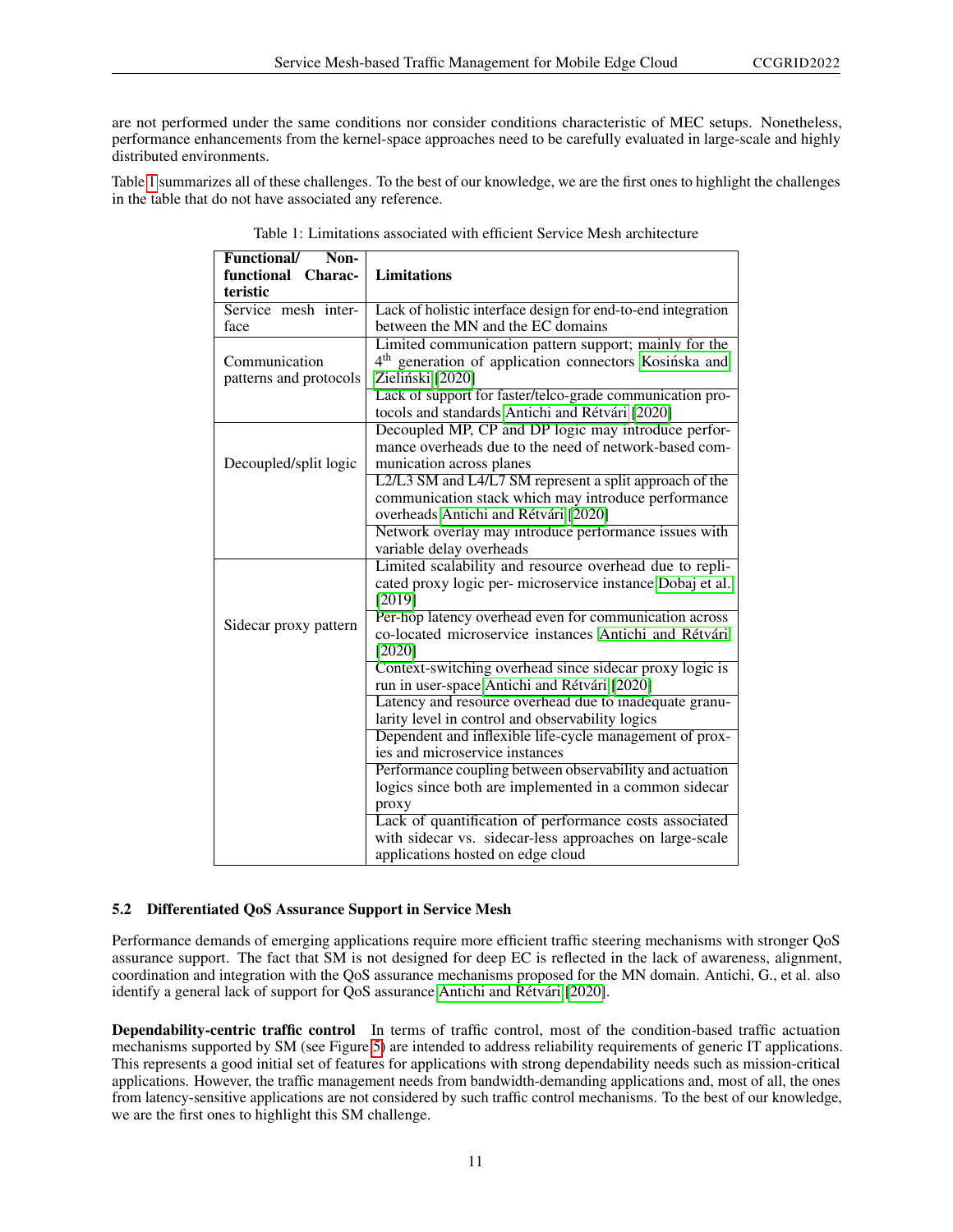There is a lack of holistic and differentiated QoS assurance mechanisms for the different types of application requirements of MEC workloads in alignment with the QoS assurance mechanisms of the MN and with awareness of the dynamic traffic performance through the MN path. Ways to address such limitations are end-to-end SFC for MEC application workloads similar to the ones proposed in [Dab et al.](#page-14-7) [\[2020a](#page-14-7)[\]Dab et al.](#page-14-8) [\[2020b\]](#page-14-8), but rather based on L4/L7 SM. Other more appropriate actuation mechanisms may include prioritization of traffic and support for dynamic traffic shaping.

General-purpose multi-tenant isolation SM considers both hard- and soft- multi-tenant isolation requirements of generic IT workloads in its deployment models and in its condition-based traffic control logic. However, there is no thorough consideration regarding isolation of the delivered performance to avoid performance implications across workloads with diverse characteristics and requirements. We consider that support for performance-oriented multi-tenant isolation similar to the concepts of network slicing would be needed in the MEC context. To the best of our knowledge, we are the first ones to highlight this SM challenge.

Zero-downtime rolling updates Today's SM provides a set of actuation mechanisms such as traffic mirroring, traffic splitting and traffic redirection (see Figure [5\)](#page-7-0) intended to be used for zero-downtime rolling updates across application versions<sup>[10](#page-11-0)</sup>. We envision that such actuation mechanisms can be exploited with a different purpose in MEC workloads. As mentioned before, one of the main challenges of MEC is the highly dynamic traffic conditions such as the ones generated upon mobility events. Actuators originally designed for providing zero-downtime application rollouts can be leveraged to provide seamless mobility support with minimum QoE degradation. To the best of our knowledge, we are the first ones to highlight this SM opportunity.

Human-oriented traffic observability In terms of traffic observability, the instrumentation and data collection mechanisms implemented in the SM are mainly intended to be used by human system operators. Nevertheless, such proposed mechanisms may not necessary be appropriate for automated traffic management. To the best of our knowledge, we are the first ones to highlight the following SM challenges.

The per-hop, per-endpoint granularity associated with traffic performance metrics may not be appropriate for differentiated QoS assurance since it does not consider aggregated performance estimations at the level of end-to-end service chains.

Furthermore, the frequency of performance metric collection may not be fast enough to appropriately detect and react upon fast changing traffic load conditions. In the case of Prometheus, for example, it is recommended not to have a scraping interval lower than 15s due to Kubelet's resource usage metric resolution. Envoy's traffic performance metrics can be flushed into stats sinks with a minimum interval of 1ms; however, it is unknown if Prometheus would scale well upon high traffic load and large-scale deployments.

To perform automated traffic control, other system metrics need to be considered from different parts of the application and the underlying execution environment Kosińska and Zieliński [\[2020\]](#page-14-4). On the other hand, the way in which traffic observability is provided via external addons, as in Istio, offers poor configurability of the observability logic.

Table [2](#page-12-0) summarizes all of these challenges. To the best of our knowledge, we are the first ones to highlight the challenges in the table that do not have associated any reference.

#### 5.3 Autonomous Service Mesh

Intelligence, automation and autonomy are desired characteristics of cloud-native traffic management approaches to cope with the strong traffic performance guarantees MEC workloads require. There is a need for having more abstracted, automated and autonomous mechanisms to efficiently adapt not only the ongoing traffic but also the SM architecture itself to the highly dynamic conditions characteristic of emerging applications and their underlying execution environment.

Flexible configurability Today's SM offers very fine granularity in terms of traffic control policies and it also supports many dimensions of configurability in their deployment models to provide the very flexible configurability required by generic IT use-cases. Nevertheless, SM frameworks are still considered complex to operate; such levels of flexibility tamper their adoption due to the inherent degrees of complexity, as mentioned by Dobaj, J., et al. [Dobaj et al.](#page-13-4) [\[2019\]](#page-13-4).

<span id="page-11-0"></span><sup>&</sup>lt;sup>10</sup>https://blog.sebastian-daschner.com/entries/zero-downtime-updates-istio, Zero-Downtime Rolling Updates With Istio, accessed 2021-09-01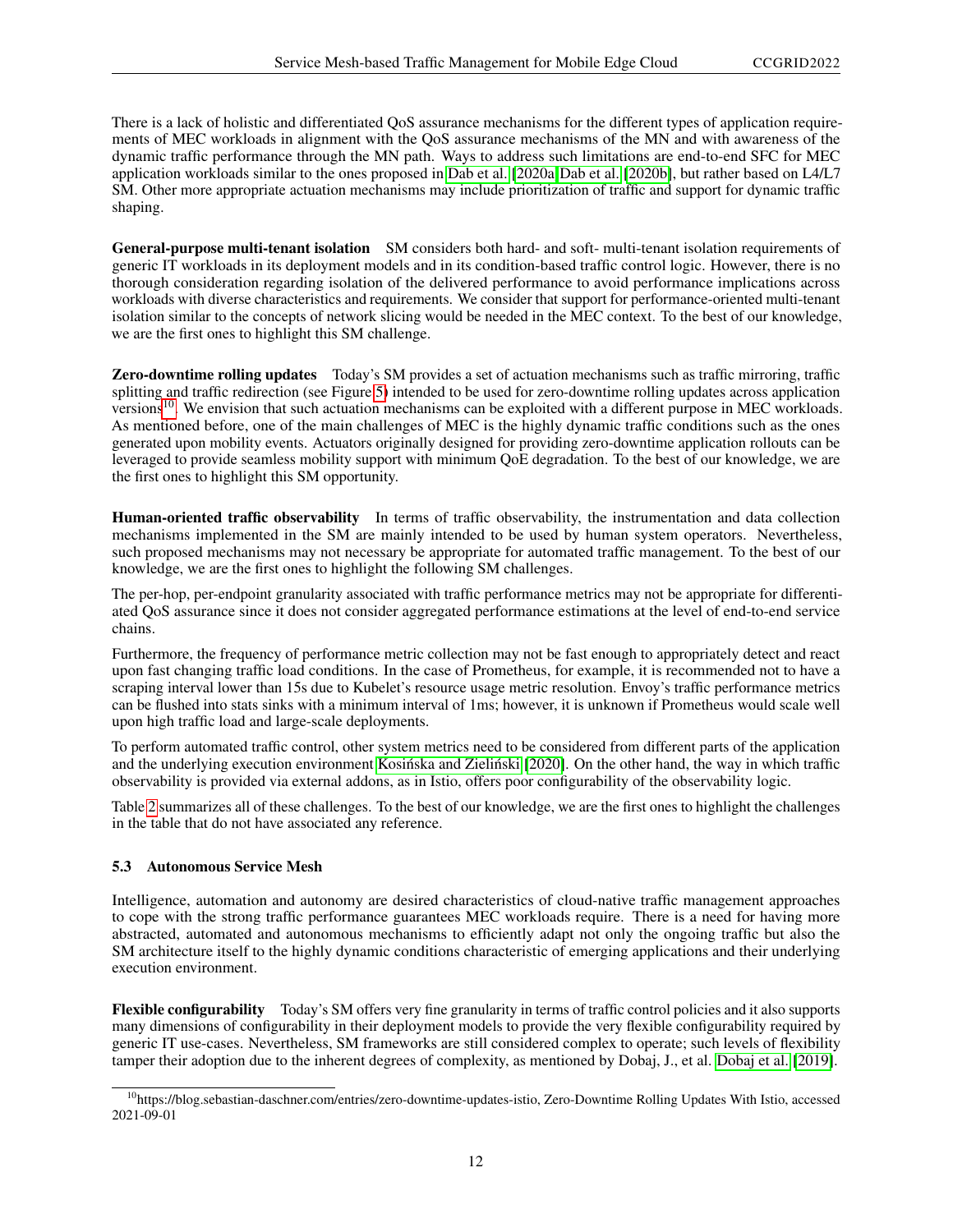| <b>Functional/</b><br>Non-               |                                                              |
|------------------------------------------|--------------------------------------------------------------|
| functional<br>Charac-<br>teristic        | <b>Limitations</b>                                           |
|                                          | Limited dependability-centric design with focus on relia-    |
|                                          | bility requirements                                          |
|                                          | Unawareness of diverse application performance require-      |
| Dependability-centric<br>traffic control |                                                              |
|                                          | ments                                                        |
|                                          | Lack of differentiated traffic routing logic based on appli- |
|                                          | cation requirements                                          |
|                                          | Lack of actuation, conditions of control and observability   |
|                                          | mechanisms for other purposes than merely reliability        |
|                                          | support                                                      |
|                                          | Lack of traffic shaping mechanisms for bandwidth-            |
|                                          | demanding applications                                       |
|                                          | Lack of traffic prioritization mechanisms for latency-       |
|                                          | sensitive applications                                       |
| General-purpose                          | No support for performance-oriented, multi-tenant isola-     |
| multi-tenant isolation                   | tion                                                         |
| Zero-downtime                            | Lack of seamless mobility support with minimum QoE           |
| rolling updates                          | degradation                                                  |
|                                          | Intended to be for human operator's visualization            |
|                                          | Inappropriate level of granularity in performance metrics,   |
| Human-oriented                           | not at the service chain level required for QoS assurance    |
| traffic observability                    | Lack of end-to-end performance estimation                    |
|                                          | Limited frequency of metric collection, not appropriate      |
|                                          | for very dynamic changes in metrics values                   |
|                                          | Inflexible and cumbersome configurability of metric col-     |
|                                          | lection due to poor integration with external addons         |
|                                          | Performance metrics are limited to traffic monitoring and    |
|                                          | tracing; they need to be complemented with system per-       |
|                                          | formance metrics Kosińska and Zieliński [2020]               |

<span id="page-12-0"></span>

| Table 2: Limitations associated with QoS assurance support in Service Mesh |  |  |  |
|----------------------------------------------------------------------------|--|--|--|
|                                                                            |  |  |  |

Despite all efforts to make traffic management easier, we consider that current levels of abstractions are just the first step towards higher levels of autonomy in SM. Automation and autonomy could offer higher levels of abstraction with more human-intuitive mechanisms than the ones provided by policy-based traffic management, for example.

Complexity abstractions The match-action abstraction has historically been used by human network operators. Such traffic control mechanism is more suitable for rule-based systems dealing with relatively less dynamic and simpler traffic conditions. However, this mechanism may not be appropriate to build more advanced, automated and autonomous traffic management approaches which need to address the strong performance demands of future workloads under highly dynamic conditions.

Furthermore, different approaches used for complexity abstractions such as network overlays and the sidecar proxy pattern imply certain performance costs. There is a need to quantify the associated performance cost vs. performance gains of automated/autonomous traffic management mechanisms. To the best of our knowledge, we are the first ones to highlight the mentioned SM challenges.

Decoupled policy propagation The SM CP takes care of propagating policy updates to the different components of the DP to deal with changes in traffic control stipulated by human operators. However, such decoupled mechanism may not be able to support frequent policy reconfigurations associated with automated/autonomous traffic management in scalable and performant ways. Highly dynamic reconfigurations may lead to network bottlenecks when the CP propagates frequent updates across DP components. To the best of our knowledge, we are the first ones to highlight this SM challenge.

Human-oriented management plane Today's SM MP only takes care of SM operational matters with very poor levels of automation and autonomy. As recognized by Antichi, G., et al. [Antichi and Rétvári](#page-14-1) [\[2020\]](#page-14-1), we also envision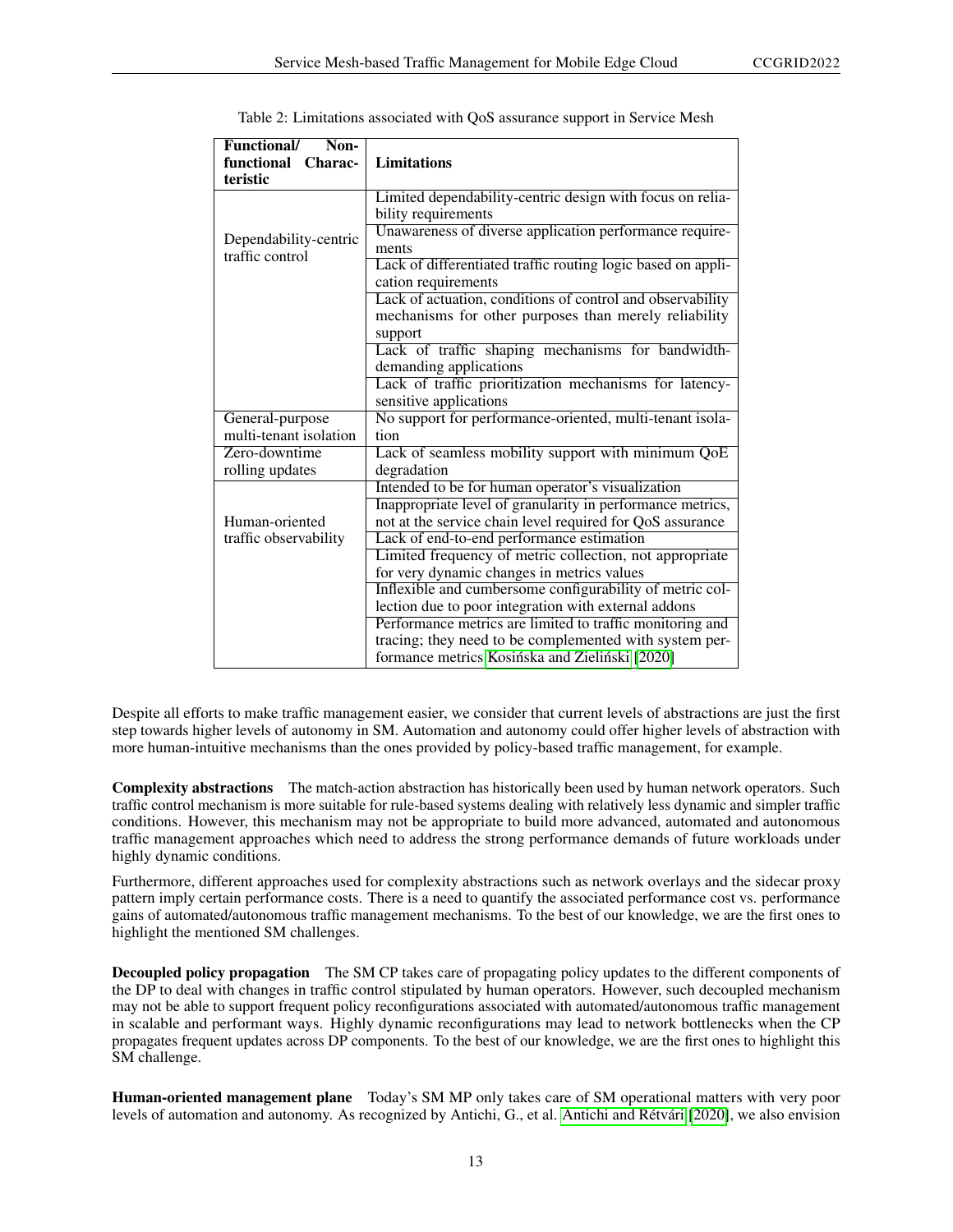| Functional/<br>Non-<br>functional<br>Charac-<br>teristic | <b>Limitations</b>                                                                                                                                                                                                    |  |
|----------------------------------------------------------|-----------------------------------------------------------------------------------------------------------------------------------------------------------------------------------------------------------------------|--|
| Flexible<br>configurability                              | Complex to operate which tamper their adoption Dobaj<br>et al. [2019]<br>Fine granularity level in configuration imply performance                                                                                    |  |
|                                                          | overheads<br>Lack of higher levels of abstraction e.g., intent-driven<br>configuration                                                                                                                                |  |
| Complexity<br>abstractions                               | Match-action abstraction limited to rule-based systems<br>and not appropriate for autonomous management<br>Complexity abstractions imply performance costs; there                                                     |  |
|                                                          | is a need to evaluate performance cost vs. performance<br>gain of higher abstraction levels                                                                                                                           |  |
| Decoupled<br>policy propagation                          | Not designed to support frequent policy reconfigurations<br>in scalable and performant ways                                                                                                                           |  |
| Human-oriented<br>management plane                       | SM management plane limited to human-oriented opera-<br>tional matters                                                                                                                                                |  |
|                                                          | Lack of self-adaptable functionality and architecture Men-<br>donça and Aderaldo [2021]Antichi and Rétvári [2020]                                                                                                     |  |
| Reactive<br>traffic control                              | Actuation and condition mechanism limited to on/off, lack<br>of softer/smoother control mechanisms Mendonça and<br>Aderaldo [2021]Sedghpour et al. [2021]<br>Lack of analytics and inference layers with more predic- |  |
|                                                          | tive and proactive logics Li et al. [2019]                                                                                                                                                                            |  |

<span id="page-13-5"></span>Table 3: Limitations associated with autonomous Service Mesh

a SM capable of supporting architectural adaptability and on-the-fly configuration of communication protocols and patterns in response to highly dynamic and diverse requirements of MEC workloads.

Reactive traffic control Traffic control mechanisms supported by today's SM implementations are reactive; the actuation logic is triggered upon the detection of a set of conditions in an on/off fashion. There is a lack of proactive and smooth actuation mechanisms which may be enabled by the introduction of, for example, analytics and inference layers [Li et al.](#page-14-0) [\[2019\]](#page-14-0). Mendonça, N., et al. also state that none of the current SM solutions support general-purpose self-adaptation capabilities [Mendonça and Aderaldo](#page-14-6) [\[2021\]](#page-14-6). Saleh Sedghpour, M. R., et al. also identify the lack of adaptable traffic control mechanisms such as smooth circuit breaking actuation logic [Sedghpour et al.](#page-14-3) [\[2021\]](#page-14-3).

Table [3](#page-13-5) summarizes all of these challenges. To the best of our knowledge, we are the first ones to highlight the challenges in the table that do not have associated any reference.

#### References

- <span id="page-13-0"></span>Ali J. Fahs and Guillaume Pierre. Proximity-aware traffic routing in distributed fog computing platforms. In *2019 19th IEEE/ACM International Symposium on Cluster, Cloud and Grid Computing (CCGRID)*, pages 478–487, 2019. doi[:10.1109/CCGRID.2019.00062.](https://doi.org/10.1109/CCGRID.2019.00062)
- <span id="page-13-1"></span>3GPP. Study on enhanced application architecture for enabling edge applications. Technical Report (TR) 23.700- 98, 3rd Generation Partnership Project (3GPP), 10 2021. URL [https://portal.3gpp.org/desktopmodules/](https://portal.3gpp.org/desktopmodules/Specifications/SpecificationDetails.aspx?specificationId=3920) [Specifications/SpecificationDetails.aspx?specificationId=3920](https://portal.3gpp.org/desktopmodules/Specifications/SpecificationDetails.aspx?specificationId=3920). Version 0.3.0.
- <span id="page-13-2"></span>D. Subhraveti, S. Goli, S. Hallyn, R. Chamarthy, and C. Kozyrakis. Appswitch: Resolving the application identity crisis. In *arXiv*, November 2017.
- <span id="page-13-3"></span>Eyal Cidon, Sean Choi, Sachin Katti, and Nick McKeown. Appswitch: Application-layer load balancing within a software switch. In *Proceedings of the First Asia-Pacific Workshop on Networking*, APNet'17, page 64–70, New York, NY, USA, 2017. Association for Computing Machinery. ISBN 9781450352444. doi[:10.1145/3106989.3106998.](https://doi.org/10.1145/3106989.3106998) URL <https://doi.org/10.1145/3106989.3106998>.
- <span id="page-13-4"></span>Jürgen Dobaj, Markus Schuss, Michael Krisper, Carlo Alberto Boano, and Georg Macher. Dependable mesh networking patterns. In *Proceedings of the 24th European Conference on Pattern Languages of Programs*, EuroPLop '19, New